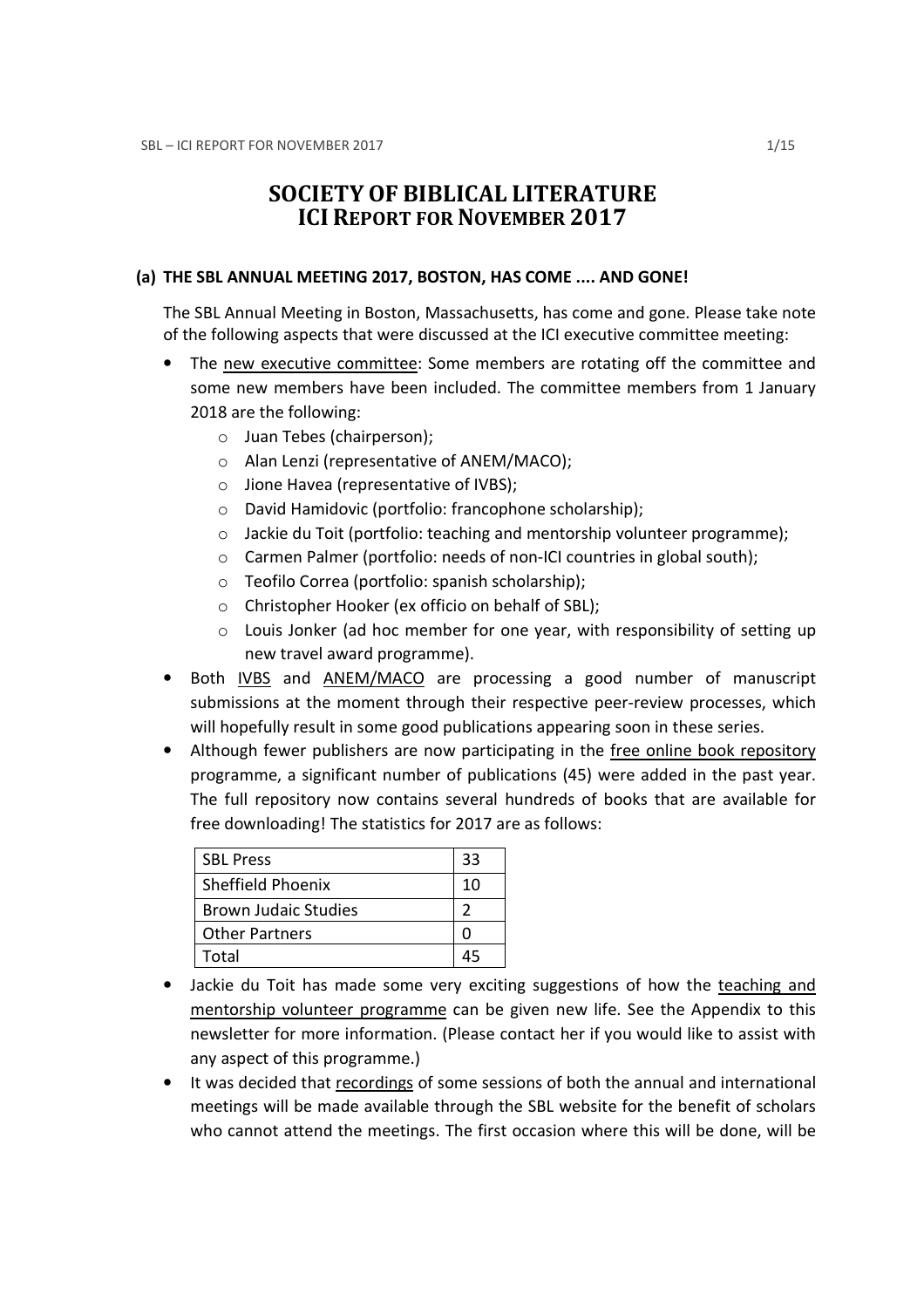at the SBL International Meeting in Helsinki, Finland. If you have any requests of specific sessions to be recorded, please contact Christopher Hooker of the SBL (christopher.hooker@sbl-site.org).

- The travel grants programme will be started soon. See more information below.
- A new portfolio has been included in the committee to attend to the special needs of non-ICI countries in the global south. This issue came up at the forum meeting in Seoul during 2016, and the person responsible for this portfolio will start developing initiatives in this regard.
- Another new portfolio has been included to attend to the special needs of scholarship in the spanish-speaking world. This is a follow-up of the forum meeting in Buenos Aires in 2015.
- Book reviews of publications in other languages than English and German are now starting to enter RBL. This gives better exposure to scholarship in other languages. If you know of publications in other languages (particularly in French, Spanish, Hebrew, or Asian languages) that are worthwhile to be reviewed, and if you know suitable reviewers in those languages, please feel free to contact the Review of Biblical Literature with suggestions. See: https://www.bookreviews.org/
- For those using Zotero as bibliographic management system, you will be glad to hear that an SBL style sheet has been included in their style library which helps you to comply with the requirements of the SBL Handbook of Style.
- It was decided that due to poor attendance in the past that no forum meetings will be held in future at the annual meetings. However, the highly successful forum meetings at the international meetings will continue and you are invited to take part in those interesting discussions.

## (b) THE SBL INTERNATIONAL MEETING 2018, HELSINKI

The next SBL International Meeting will take place in Helsinki, Finland, from 30 July to 3 August 2018. The Call for Papers is now open. See this link: https://www.sblsite.org/meetings/Internationalmeeting.aspx

A forum meeting of ICI will again take place at the Helsinki conference. The details will be conveyed through this newsletter at a later stage.

## (c) NEW!!!! SBL INTERNATIONAL TRAVEL AWARDS

The SBL is expanding its international travel award program in the near future. See the info below:

"As of December 1, 2017, the SBL International Travel Awards program will begin accepting applications. The SBL International Travel Awards offer opportunities to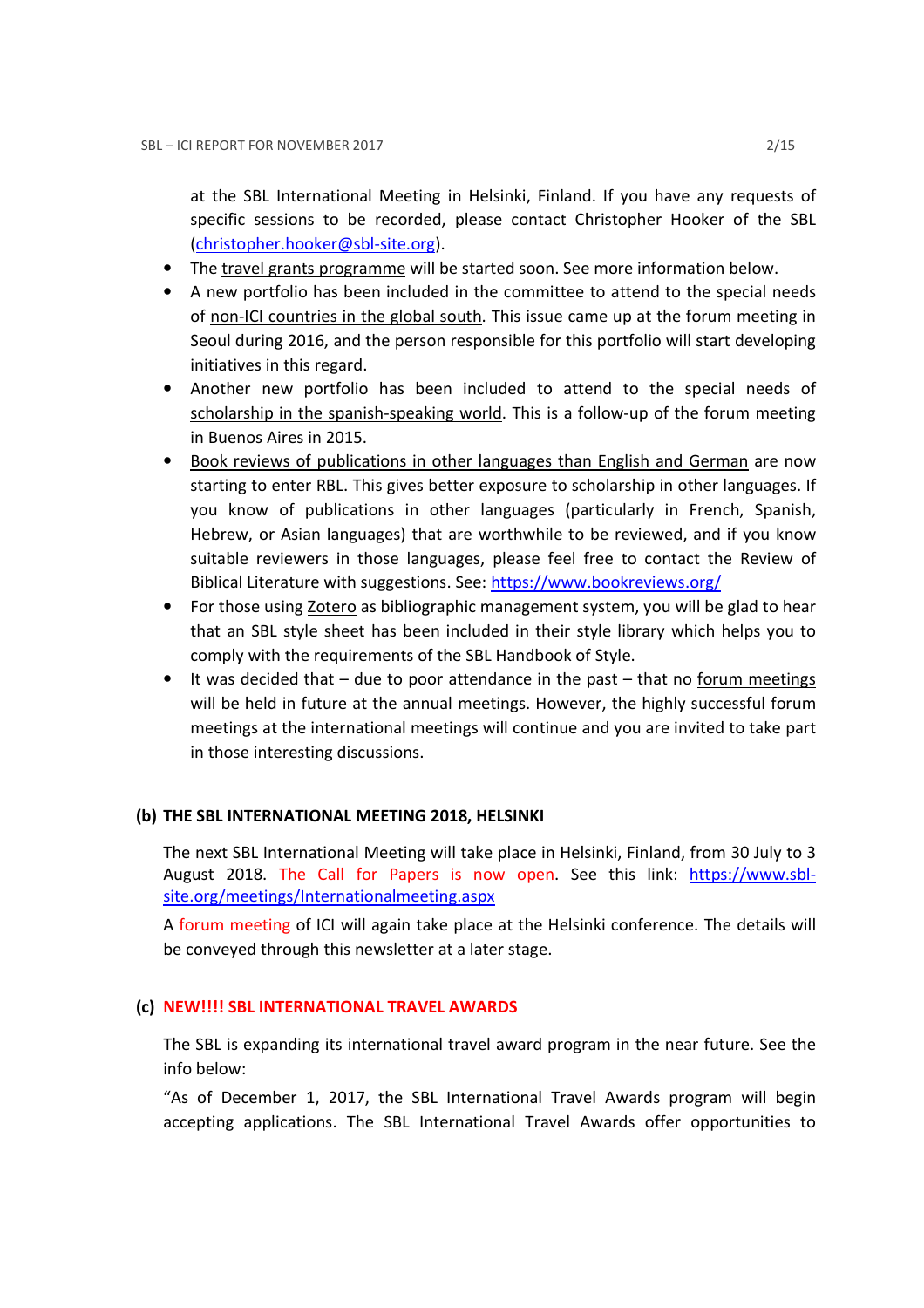current SBL members outside North America to attend the Annual or International Meeting, to participate in the program, to enhance their professional development, and to build their network with fellow scholars. These grants help facilitate the work of Program Units and the International Cooperation Initiative ("ICI"). These grants are intended to support underrepresented and under-resourced scholars. As such, preference will be given to women, ethnic/racial minorities, and members from ICIqualifying countries. A key criterion is an applicant's demonstrable financial need.

Four International Travel Award Panels (ITAP) will administer the awards each year, serving four geographic regions: Asia and Pacific; Latin America and Caribbean; Africa and Middle East; and Eastern Europe.

For awards offered in 2018, each ITAP will administer \$3,000 in awards in each region. The panels may determine the best distribution of funds (e.g., as one \$1000 and one \$2000 award, or as three awards of \$1000 each). The applicants must attend the Annual or International Meetings, but may or may not participate in the program, depending upon their needs expressed in the application. All grants include lodging (one room, single or shared) for four nights and complimentary meeting registration. Recipients may not have attended an Annual or International Meeting within the last five (5) years.

The Call was planned to open on 1 December 2017, but we are somewhat behind schedule in putting in place the infrastructure to handle the application process. A special newsletter will go out soon in which the Call will be formally opened, and in which further details about the application process will be provided. Keep your eyes open for that. There will be enough time during the first months of 2018 to apply.

## (d) PUBLICATION IN ANCIENT NEAR EAST MONOGRAPHS (ANEM) / MONOGRAFIAS SOBRE EL ANTIGUO CERCANO ORIENTE (MACO)

ANEM/MACO is a series that was established by the SBL at the request of the International Cooperation Initiative (ICI), and which is co-edited by Alan Lenzi and Juan Tebes. The series publishes volumes on the Ancient Near East (including ancient Israel) electronically and makes them freely available for download. (Paperback and hardback versions of the volumes are available too, for a reasonable price.) Any work published in ANEM/MACO is freely available in electronic version to anyone in perpetuity. To view the volumes published in the series, please go to http://www.sblsite.org/publications/Books\_ANEmonographs.aspx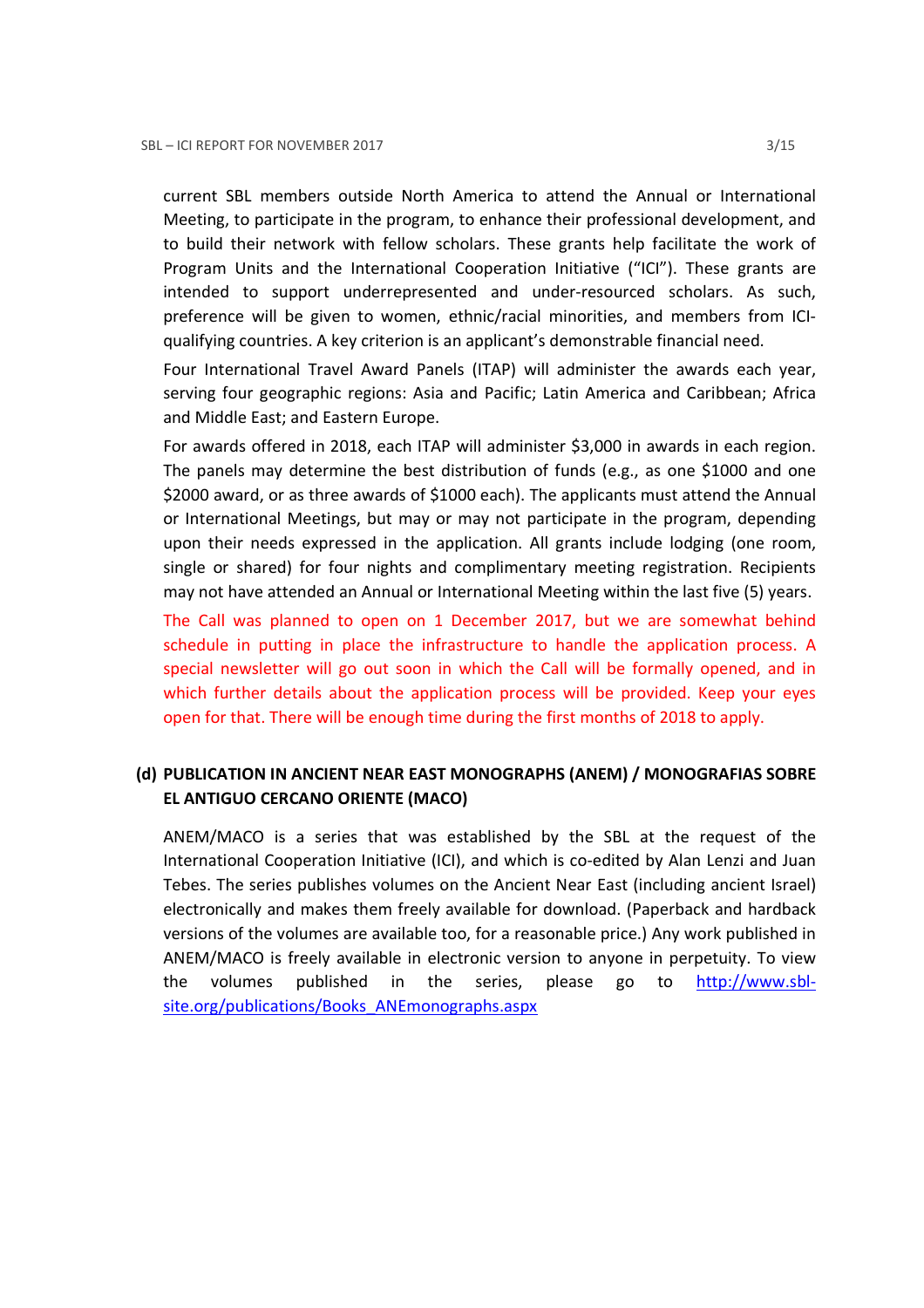The latest volume in ANEM/MACO is:

### **Household and Family Religion in Persian-Period Judah: An Archaeological Approach**

By José E. Balcells Gallarreta

Balcells Gallarreta investigates the ritual artifacts from Persian period Tell en-Nasbeh in their original contexts, as a case study that provides a deeper understanding of the religious ideas and practices of households in Persian period Judah. Unlike previous scholarship that focused on official or state religion, he utilizes archaeology of religion and domestic contexts to reveal the existence of household religion and rituals in Persian period Tell en-Nasbeh, along with other contemporary sites in Yehud. Archaeological data from Tell en-Nasbeh and other sites in the Shephelah region of Yehud demonstrate that family and household rituals and religion were practiced in Persian period Judah.

### Features:

- Examination of remains from an extensively excavated site
- Maps, tables, photos, and illustrations
- Analysis of Persian-period biblical texts

To download the book for free, paste the following link into your browser: https://www.sbl-site.org/assets/pdfs/pubs/9780884142256\_OA.pdf

## (e) PUBLICATION IN INTERNATIONAL VOICES IN BIBLICAL STUDIES (IVBS)

IVBS is a series that was established by the SBL at the request of the International Cooperation Initiative (ICI), and which is co-edited by Monica Melanchthon and Jione Havea. IVBS encourages in particular submissions from scholars in the present seven international regions for which it has editorial boards: Africa, Central and Eastern Europe, Latin America, Middle East-South Asia, Northeast Asia, Pacific, and Southeast Asia. Interregional collaborations are also welcome. IVBS publishes works in English and in any other language for which its editors can find qualified peer reviewers. Any work published in IVBS is freely available to anyone in perpetuity. The series publishes work generally in the area of reception history and criticism. The scope is not limited to any particular biblical text or historical timeframe. The works will mainly be published in English and, wherever possible, also in primary languages of authors. For more information please go to http://ivbs.sbl-site.org/home.aspx. If you would consider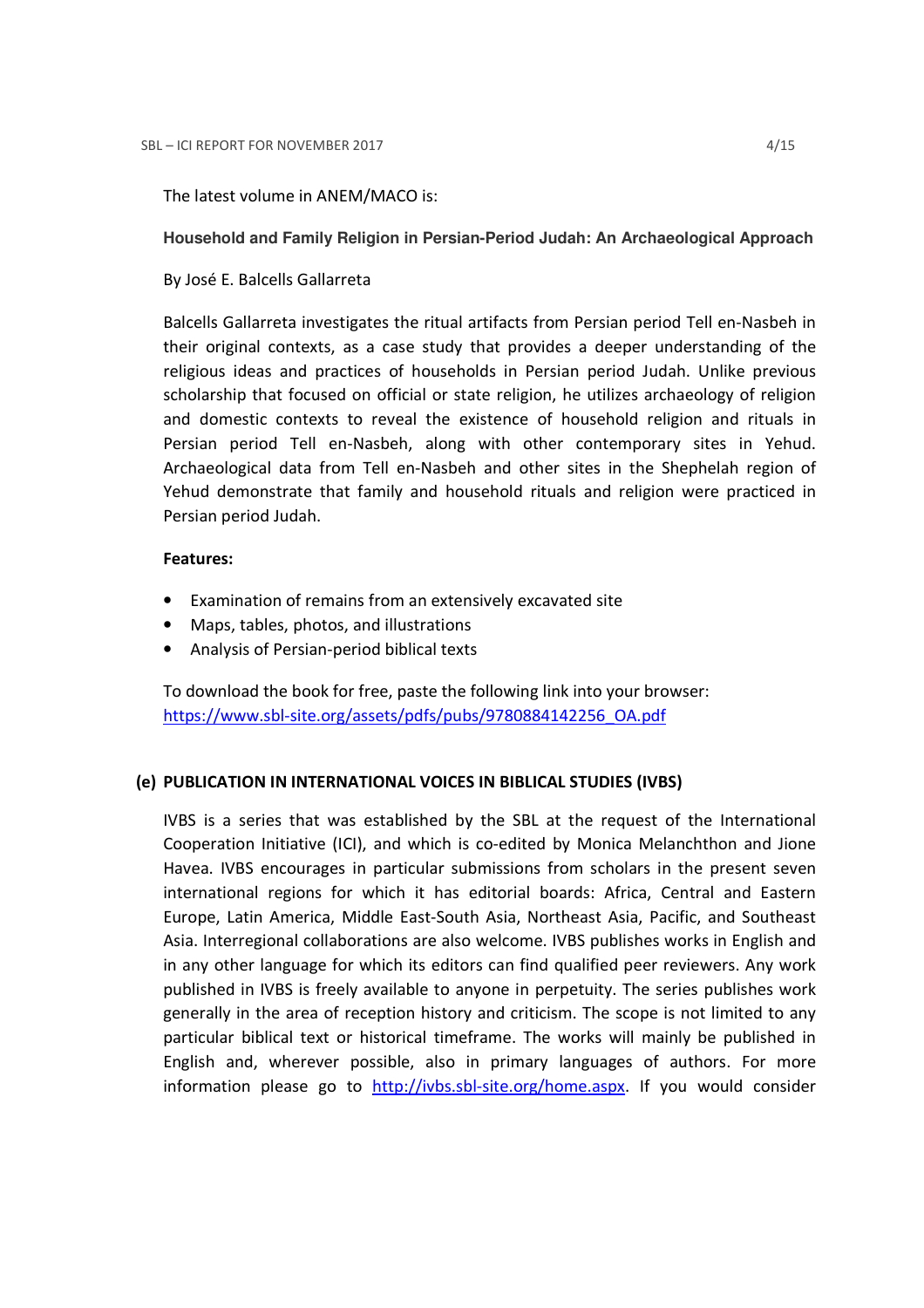publishing your work in this series, feel free to contact one of the two general editors, Monica Melanchthon or Jione Havea.

The latest volume in IVBS is:

## **A Samoan Reading of Discipleship in Matthew**

## By Vaitusi Nofoaiga

The Bible contains a collection of perspectives that should not be privileged over and against the perspectives of readers from other lands.This book offers an alternative understanding of discipleship under the influence of the Samoan tautua (servant), for whom the needs of family and local people are foremost, and approaches in biblical criticism that affirm locatedness of readers. Because discipleship is also about place, which might be in-between spaces, Nofoaiga offers tautuaileva (service in-between spaces) readings of Matthew 4:12–25 and Matthew 7:24–8:22 that emphasize place (Galilee) as well as the marginalized and excluded (the crowd). With the twirlings and ebbings expected from natives of oral cultures, Nofoaiga holds the complexity of tautuaileva in this study and offers it as his contribution to the assembling and assembly of islander criticism

## Features

- Tautuaileva, or service in-between spaces or in relational places, as a method of islander criticism
- A critique of traditional interpretations of the meaning of discipleship as abandoning family, duty, and responsibility
- Glossary of important Samoan terms and phrases

To download the book for free, paste the following link into your browser: https://www.sbl-site.org/assets/pdfs/pubs/9780884142621\_OA.pdf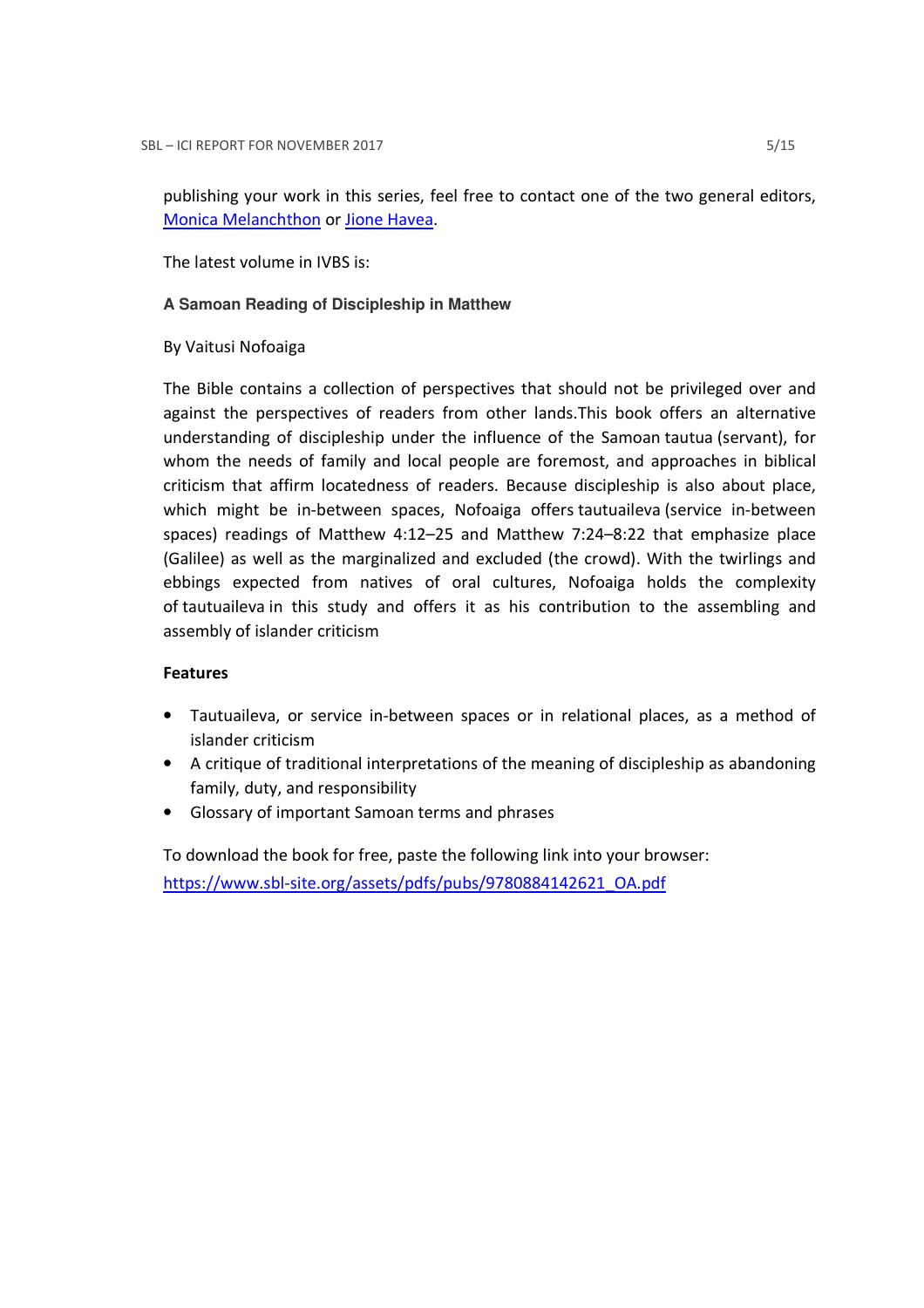### (f) PUBLICATIONS: ONLINE BOOKS – NEW BOOKS ADDED

For a full alphabetic list of all publications available for free in the ICI book repository program, please go to: http://www.sbl-site.org/publications/Books\_ICIbooks.aspx)

#### Poetry and Theology in the Book of Lamentations: The Aesthetics of an Open Text

Thomas, Heath A. Poetry and Theology in the Book of Lamentations: The Aesthetics of an Open Text. Hebrew Bible Monographs 47. Sheffield: Sheffield Phoenix Press, 2013.

The book of Lamentations is a challenge to its readers. Its ambiguous theology, strident protestations against its deity, and haunting imagery confound interpreters. This monograph engages the enigma of Lamentations by assessing its theology.

#### Armenian Apocrypha relating to Angels and Biblical Heroes

Stone, Michael E., Armenian Apocrypha relating to Angels and Biblical Heroes. Early Judaism and Its Literature 45. Atlanta: SBL Press, 2016.

Michael E. Stone's latest book includes texts from Armenian manuscripts that are relevant to the development and growth of biblical themes and subjects. Most of these texts have not been published previously. Stone has collected a fascinating corpus of texts about biblical heroes, such as Joseph and Jonah, Nathan the Prophet, and Asaph the Psalmist. In addition, he has included documents illustrating particular points of the biblical story.

## L'influence de l'araméen sur les traducteurs de la LXX principalement, sur les traducteurs grecs postérieurs, ainsi que sur les scribes de la Vorlage de la LXX

Loiseau, Anne-Françoise. L'influence de l'araméen sur les traducteurs de la LXX principalement, sur les traducteurs grecs postérieurs, ainsi que sur les scribes de la Vorlage de la LXX. Septuagint and Cognate Studies 65. Atlanta: SBL Press, 2016.

Loiseau presents examples of Greek translations of verses from the Hebrew Bible that clearly illustrate the influence of Aramaic or Late Hebrew on the semantics of the Septuagint translators. The author postulates that the Greek translators based their translations on Hebrew-Aramaic equivalents maintained as lists or even on proto-targumim such as those found at Qumran, both predecessors of the later Aramaic targumic translations. Loiseau's examples provide convincing explanations for different coincidences occurring between the Greek translations and the interpretative traditions found in the targumim and help elucidate a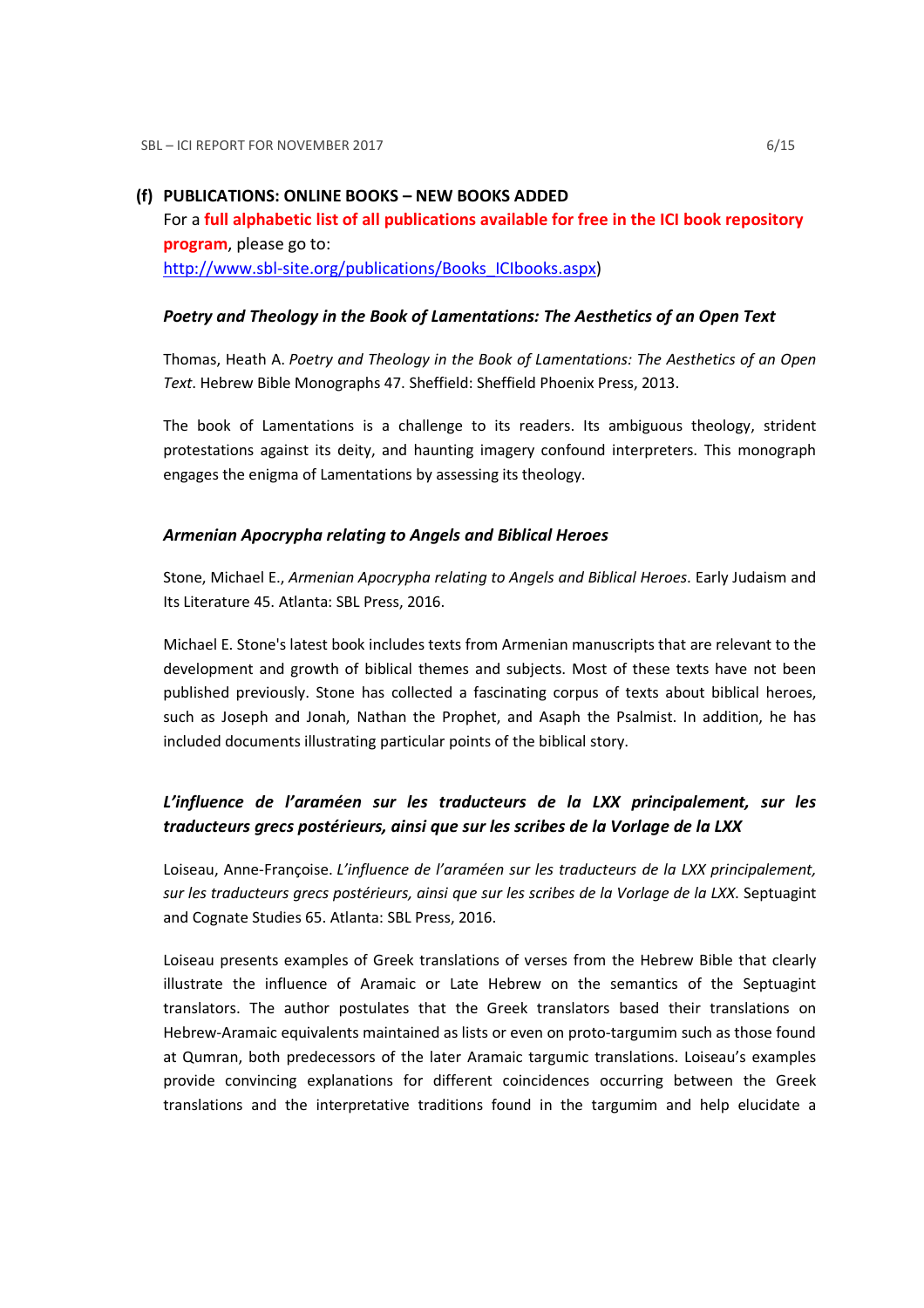number of puzzling translations where two Aramaic words that are very similar graphically or phonetically were erroneously interchanged.

#### Steps to a New Edition of the Hebrew Bible

Hendel, Ronald S. Steps to a New Edition of the Hebrew Bible. Text-Critical Studies 10. Atlanta: SBL Press, 2016.

Our understanding of the textual history of the Hebrew Bible has been transformed in the wake of the discovery of the Dead Sea Scrolls. Hendel explores and refines this new knowledge and formulates a rationale for a new edition of the Hebrew Bible. The chapters situate The Hebrew Bible; A Critical Edition project in a broad historical context, from the beginnings of textual criticism in late antiquity and the Renaissance to the controversies in contemporary theory and practice. This book combines close analysis with broad synthesis, yielding new perspectives on the text of the Hebrew Bible.

## Close Encounters between Bible and Film: An Interdisciplinary Engagement

Copier, Laura, and Caroline Vander Stichele, eds. Close Encounters between Bible and Film: An Interdisciplinary Engagement. Semeia Studies 87. Atlanta: SBL Press, 2016.

The present collection of essays is a sequel to the groundbreaking Semeia 74 issue, published in 1996, entitled Biblical Glamour and Hollywood Glitz. These new essays showcase the divergent approaches from film studies and cultural studies that can be used in the visual analysis of biblical and religious themes, narratives, and characters in cinema. It is the first volume that specifically addresses issues of methodology, theory, and analysis in the study between bible and film. As such, this collection is of interest to scholars in film studies and theology/religion/biblical studies, who are invested in doing interdisciplinary research in the expanding field of religion and film.

#### Other Publishers' Resources and Resources in Spanish

NEW! The Chicago Assyrian Dictionary, an amazing and invaluable resource, is now available for free download from the following site:

Oxford University Press offers free and reduced rate access to dozens of countries. Learn more on their website.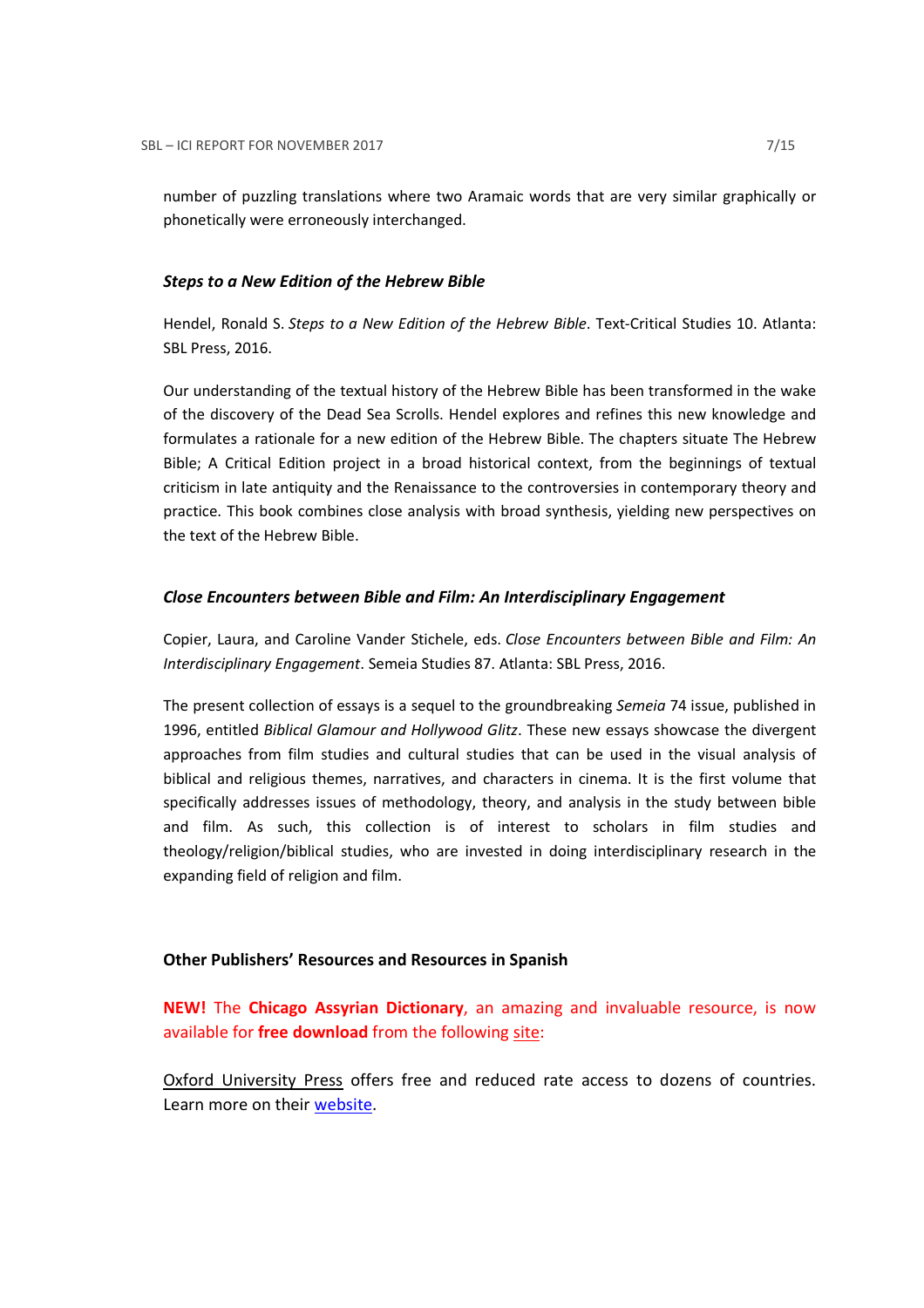We thank the Instituto Multidisciplinario de Historia y Ciencias Humanas who is willing to make some direct links to free Spanish publications available on the ICI book repository page. See the following link. Links are available there to the following books (in Spanish):

- Excavation reports of Tell el-Ghaba (Egypt)
- Study of Stela of Gebel Barkal (Egypt)
- Proceedings I institute worshop (includes articles on ANE)
- Proceedings II institute worshop (includes articles on ANE)
- Proceedings III institute worshop (includes articles on ANE)

There is also a link to the following Spanish journal:

• Journal of Egyptological Studies

## JSTOR provides free or low cost access to more than 1,500 institutions in 69 countries

More than 1,500 institutions in Africa and other developing nations receive access to JSTOR free of charge or for steeply reduced fees. This is made possible through a combination of philanthropic support and the fees paid by libraries in other countries around the world, as well as publishers' eagerness to support this work. More information is available about JSTOR's African Access Initiative and Developing Nations Access Initiative programs.

## Need JSTOR Access?

As part of your Society of Biblical Literature membership, save 50% on the annual JPASS plan, your personal access to the JSTOR archive. With more than 1,900 scholarly journals, JSTOR is one of the world's leading academic databases. Millions of users worldwide rely on JSTOR for research, fact checking, and book reviews. This discounted subscription includes unlimited reading access and 120 article downloads. JSTOR adds new titles every month so you'll have a growing collection of the world's leading peerreviewed journals only a click away.

To access the discounted JPASS, log-in to the SBL website with your member ID. Just below where you entered your member ID, click membership benefits. You will see JSTOR's JPASS among the benefits and a link "To get your savings: click here."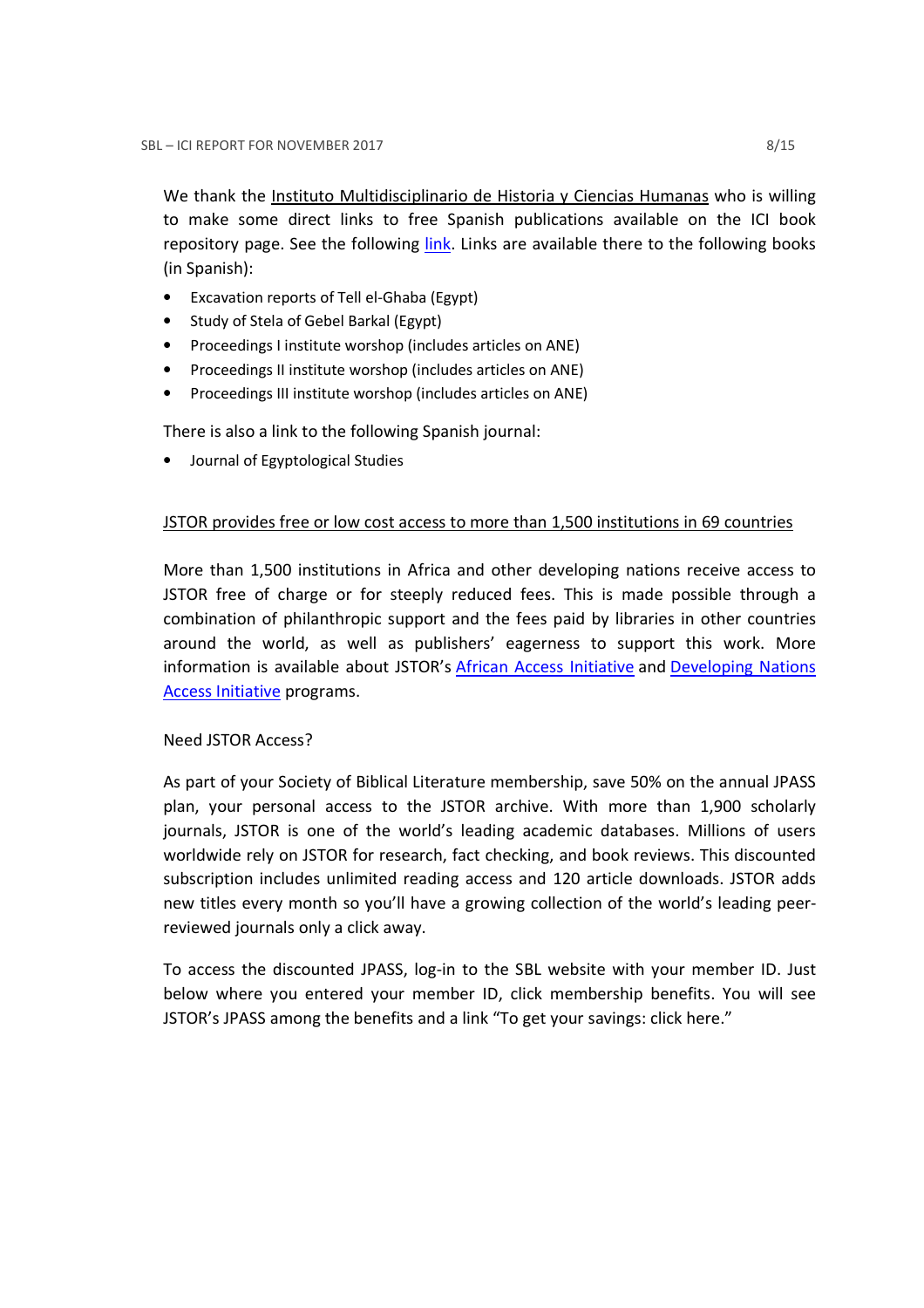#### (g) ICI TEACHING EXCHANGE AND MENTORSHIP PROGRAMME

In order to facilitate the exchange of scholars and institutions in biblical studies across the globe, a teaching exchange and mentorship programme is run by the ICI. The facility consists of lists of scholars and institutions interested in exchanges that are made available on the SBL website. See: http://sbl-site.org/educational/ICITeaching.aspx. If you or your institution is interested in such collaboration, please visit the site and enroll yourself in these lists. For more information, contact Jackie du Toit. Also see the APPENDIX for more information on this initiative.

#### (h) JOURNAL OF BIBLICAL LITERATURE (JBL) ARCHIVE

Take note that an archive with JBL articles from volume 122.1 of 2003 through volume 130.1 of 2011 is available online to people accessing the SBL website from any ICI country. See http://www.sbl-site.org/publications/ICI\_JBLarchive.aspx. All articles in those volumes can be downloaded for free!

#### (i) EXCITING NEW DEVELOPMENT: IMAGINEPhD!!!!

The Society of Biblical Literature is delighted to announce its sponsorship of a valuable new service, **ImaginePhD**. Developed by the Graduate Career Consortium with experts from over fifty academic institutions and professional organizations, ImaginePhD helps users explore careers that PhDs in the humanities and social sciences can pursue, provides categories of popular job sectors, suggests tools for skill development and ways to transfer skills across settings, and offers search strategies.

For access to this service, consult the attached e-mail for further instructions.

## (j) THE SBL WEBSITE

The SBL website (on the SBL Press page) has a facility where one can search the full text of all SBL books! For this very convenient tool, see: http://sbl-site.org/publications/default.aspx

For searching reviews of a vast number of academic publications, see the website of Review of Biblical Literature (RBL) at (you have to log in with your membership number): http://www.bookreviews.org/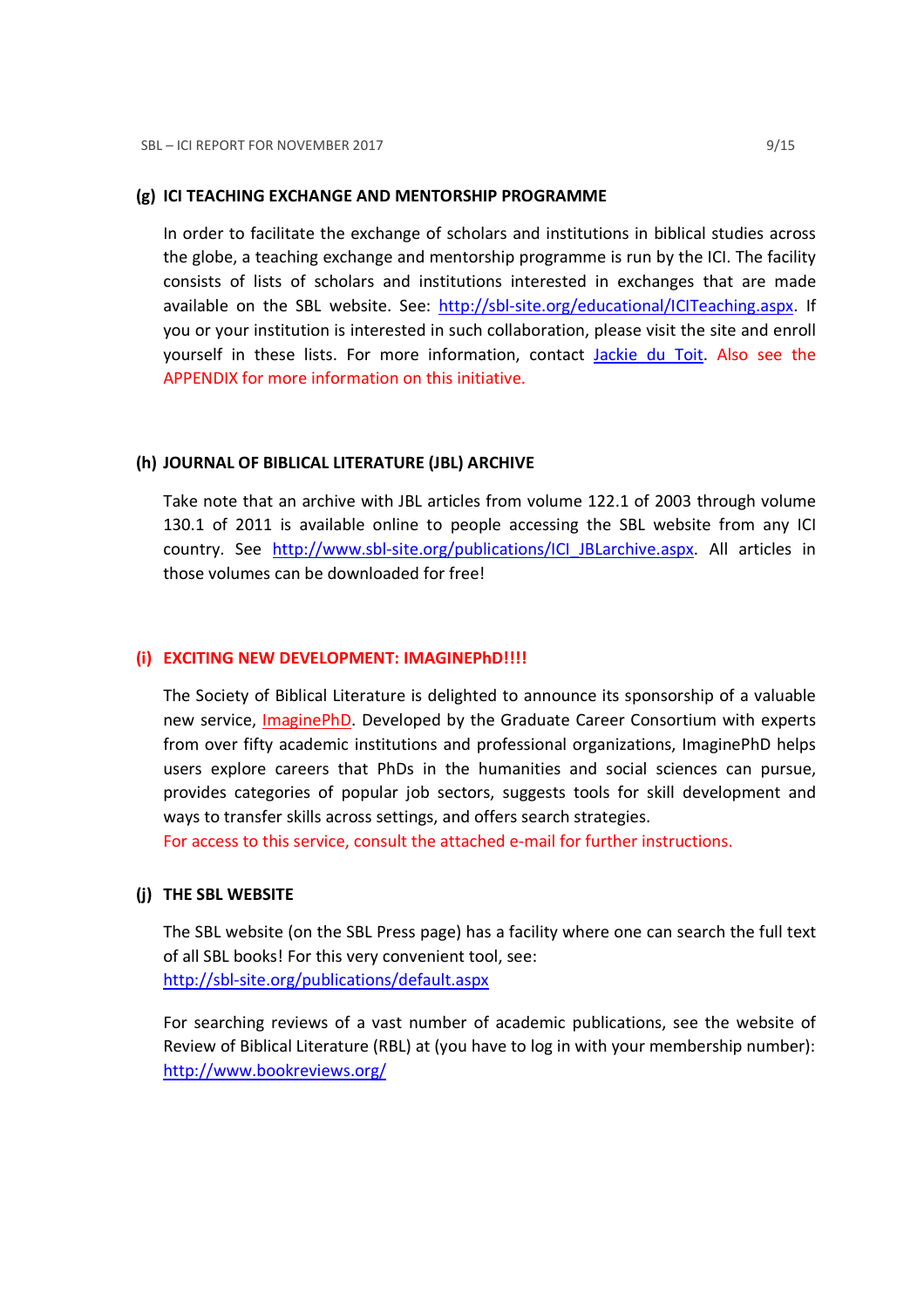### (k) EVENTS

The SBL maintains a significant list of events taking place anywhere in the globe. For the full list please go to http://www.sbl-site.org/meetings/events.aspx

A selection of events is listed below—mainly those taking place in ICI regions. Please provide information on conferences in your region, including calls for papers, to Sharon Johnson at sharon.johnson@sbl-site.org.

#### April 29 – May 3, 2018

### **Orion Center International Symposium**

To mark seventy years since the initial discovery of the Dead Sea Scrolls, an international symposium will be held in Jerusalem, hosted by The Hebrew University of Jerusalem, the University of Vienna, New York University, the Israel Antiquities Authority and The Israel Museum. The overarching symposium theme will be "The Wilderness"—as a real place; as the location of biblical episodes, most notably during the formative years of Israel's wandering from Egypt to the Promised Land; as a motif; and as a concept (sometimes idealized, sometimes demonized).

More information

### July 16-29, 2018

## Religion and Empire: Agency and Intersecting Identities

COMCAR colloquia are designed to help faculty in early Christian studies and allied fields incorporate archaeological materials into their research and teaching. The 2018 colloquium will focus on Rome, Naples, Pompeii, and environs. Participants will engage in the following activities: site visits and museum visits with specialists; meetings with archaeologists and other scholars about the significance of sites and about recent discoveries; short presentations by participants about her/his work; plenary discussions of themes from site visits and presentations; and informal conversations over meals, in the bus, and elsewhere.

For more information, see: https://comcarsite.wordpress.com/

July 30 – August 3, 2018 2018 SBL International Meeting (in collaboration with the European Association of Biblical Studies) Helsinki, Finland https://www.sbl-site.org/meetings/Internationalmeeting.aspx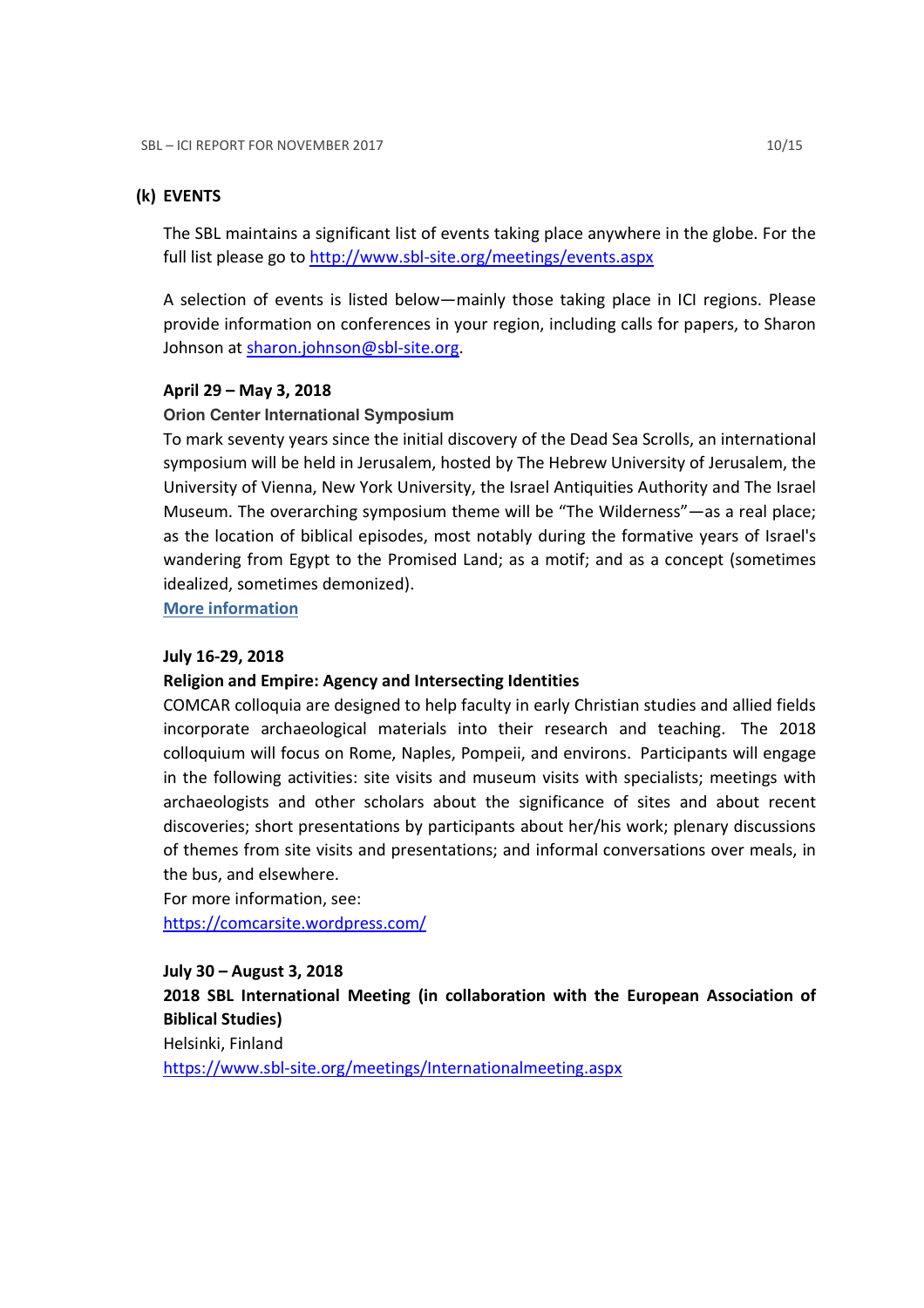## November 17-20, 2018 2018 SBL Annual Meeting Denver, Colorado https://www.sbl-site.org/meetings/AnnualMeeting.aspx

## (l) SBL EDUCATIONAL RESOURCES FREELY AVAILABLE

There are links to numerous educational resources on the SBL website. The following are freely available: (i) Resources on Teaching the Bible; (ii) Freely downloadable Hebrew, Greek and Transliteration fonts (amongst others); (iii) Resources on Bible translations and commentaries; and (iv) Research tool resources.

## See http://sbl-site.org/educational/default.aspx

Also remember to check the newly-developed **Bible Odyssey** online portal. See www.bibleodyssey.org. This portal offers wonderful educational resources, but also resources for broader popular audiences. Use this site to popularize our academic studies in faith communities!

Any topics you would like to see Bible Odyssey addresses? Just send a message to: bow@sbl-site.org

### (m)PLEASE PASS ON THE INFORMATION

Please share this newsletter with your colleagues and students and become a liaison for your institution and SBL. (Please contact our liaison officer, Jackie du Toit, if you would like to assist as contact person in your region.) Your advocacy for ICI strengthens biblical studies as a discipline and builds relationships in the global community. Thank you to those who have done so in the past—we also receive letters from people who received the newsletter from someone else.

Since this is the last ICI newsletter that will be sent out by me, allow me to thank everybody who was always willing to give their assistance and energy for the greater aim of fostering biblical scholarship on an international scale. It was my privilege to serve this initiative in the past years, and I wish the organization and the ICI well for the future. But, most of all, my best wishes accompany your Bible scholarship in your part of the world!

Louis Jonker, SBL – International Cooperation Initiative

PS: The new chairperson of ICI, dr. Juan Tebes, hails from Argentina and is presently teaching on a part-time basis in the United States. He has been involved in ICI in the past years as one of the two co-editors for the ICI series, Ancient Near Eastern Monographs (ANEM) where he did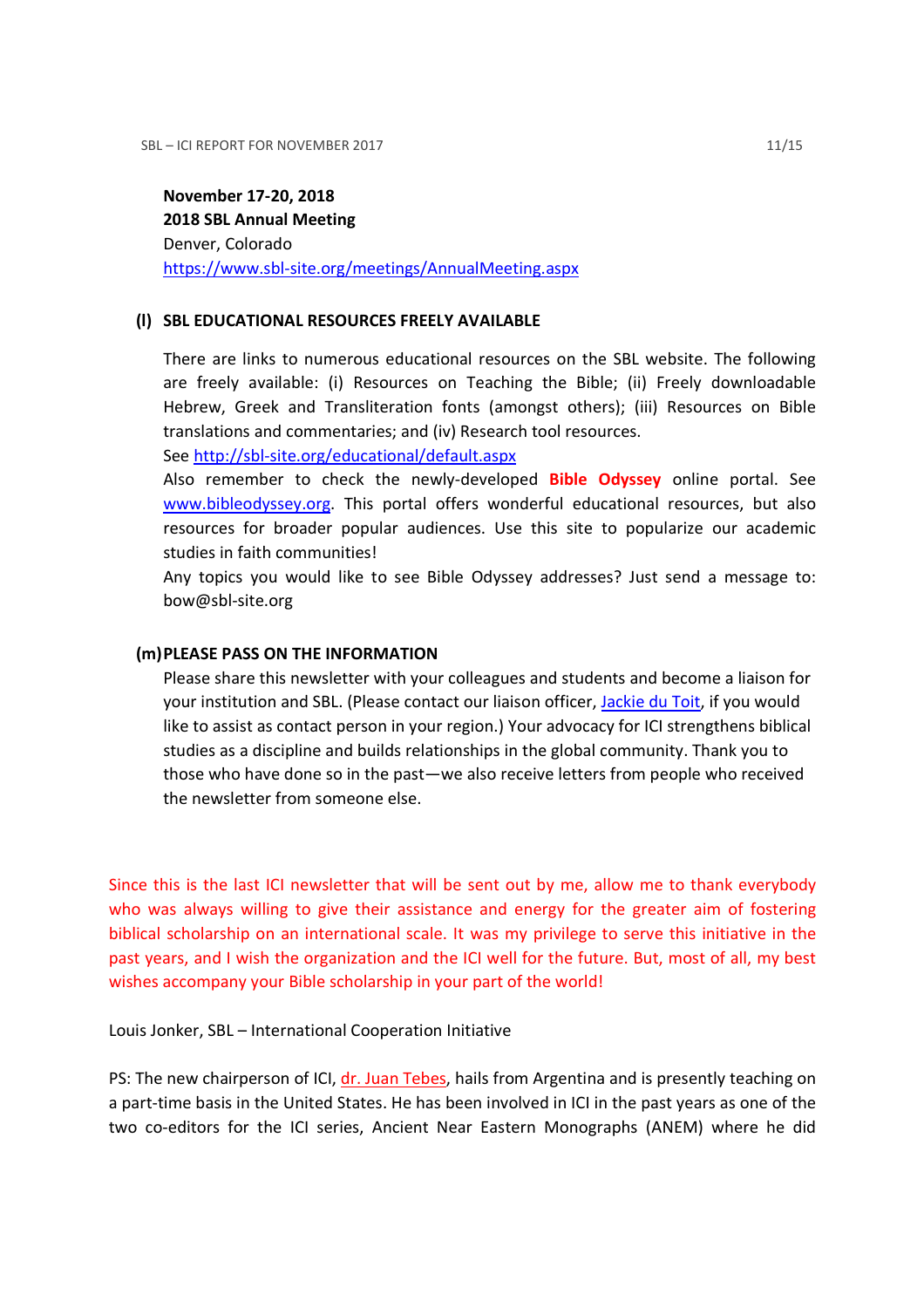SBL – ICI REPORT FOR NOVEMBER 2017 12/15

sterling work. He has been part of the executive committee in the past years, and therefore is well-equipped to lead this initiative in the next few years. I wish him and his committee well for their work.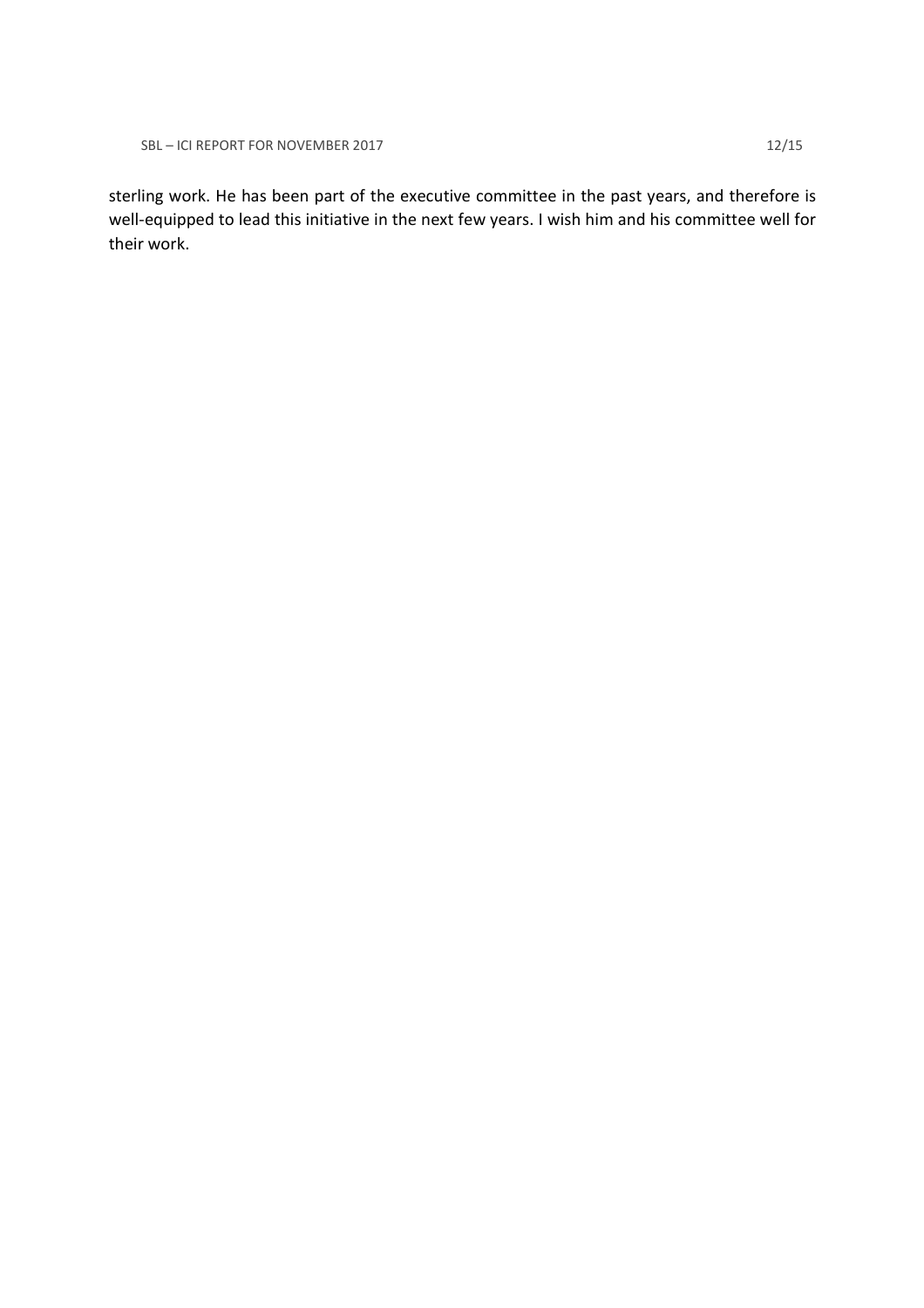#### APPENDIX: TEACHING AND MENTORSHIP VOLUNTEER PROGRAMME

SBL ICI serves as host site for this program, with interested SBL members invited to contact each other directly. ICI had until now no means of determining the nature or effectiveness of the current program and of pinpointing where and how we would best be able to assist in serving the ICI constituency. We sent individual emails to each volunteer on the current  $list<sup>1</sup>$  who have posted in the following categories since 2009:

- To mentor or co-teach (31)
- Travel abroad to teach (35)
- Teach via electronic media (22)

As of yet we haven't contacted the institutions on the separate institutional list.<sup>2</sup>

The majority of the individual volunteers come from the US (63%), followed by India (10%) with one or two volunteers from Argentina, Australia, Canada, Central African Republic, China, Germany, Italy, Nigeria, Romania and South Africa. Accounting for some overlap between volunteers in various categories, the response rate to date stands at approximately 50% and we expect to hear from more. This is remarkable given that the majority of volunteers posted in 2009 and 2014, that is, not particularly recently.<sup>3</sup> In our email we thanked the members for volunteering, gave background on our request and asked for their assistance. We asked three questions:

*Question 1: Since your name has been added to the list on the SBL website, have you been contacted by colleagues or institutions from ICI countries? If so, please indicate whether this has led to the desired result, e.g., teaching exchange; mentorship relationship; supervisory support; etc.* 

*Question 2: Are you still available to participate in this venture?* 

*Question 3: We'd appreciate any input/suggestions of how to increase the effectiveness and extend the reach of the teaching collaboration and mentoring program. Please feel free to share this, as well as any ideas you might have in this regard.* 

The response has been overwhelmingly positive and supportive of the program, especially in offering insightful and unprompted additional information. For example, with the exception of two respondents, the answer to question one was that none were contacted via the ICI list. However, a number of respondents noted that they have since participated in exchanges set up primarily through informal peer networks, suggesting that although they couldn't credit the ICI list directly, they were not discounting the possibility that the ICI's initiative prompted such exchanges. Many respondents also stressed the importance of the potential impact of such a program on the academy.

All except one respondent indicated that they were still available to participate, although life changes and changes in professional position prompted some to indicate that they are not necessarily available in the categories they first volunteered, such as, for example, participating in an extended teaching abroad program.

The third question resulted in valuable suggestions on how best to target and increase the effectiveness of

L

<sup>&</sup>lt;sup>1</sup> https://www.sbl-site.org/educational/ICIscholarList.aspx

<sup>&</sup>lt;sup>2</sup> https://www.sbl-site.org/educational/ICIinstitutionList.aspx. Going back to 2009, there are nine institutions listed as willing to host individual volunteers. One institution indicated wanted institutional partnerships.

<sup>3</sup> Based on the month of posting, it seems as if the list is visited or garners activity, at about the time of responding to the deadline for the annual meeting's call for papers (March), or during or after the international meeting (June/July). But the sample size is too small to make significant deductions from this.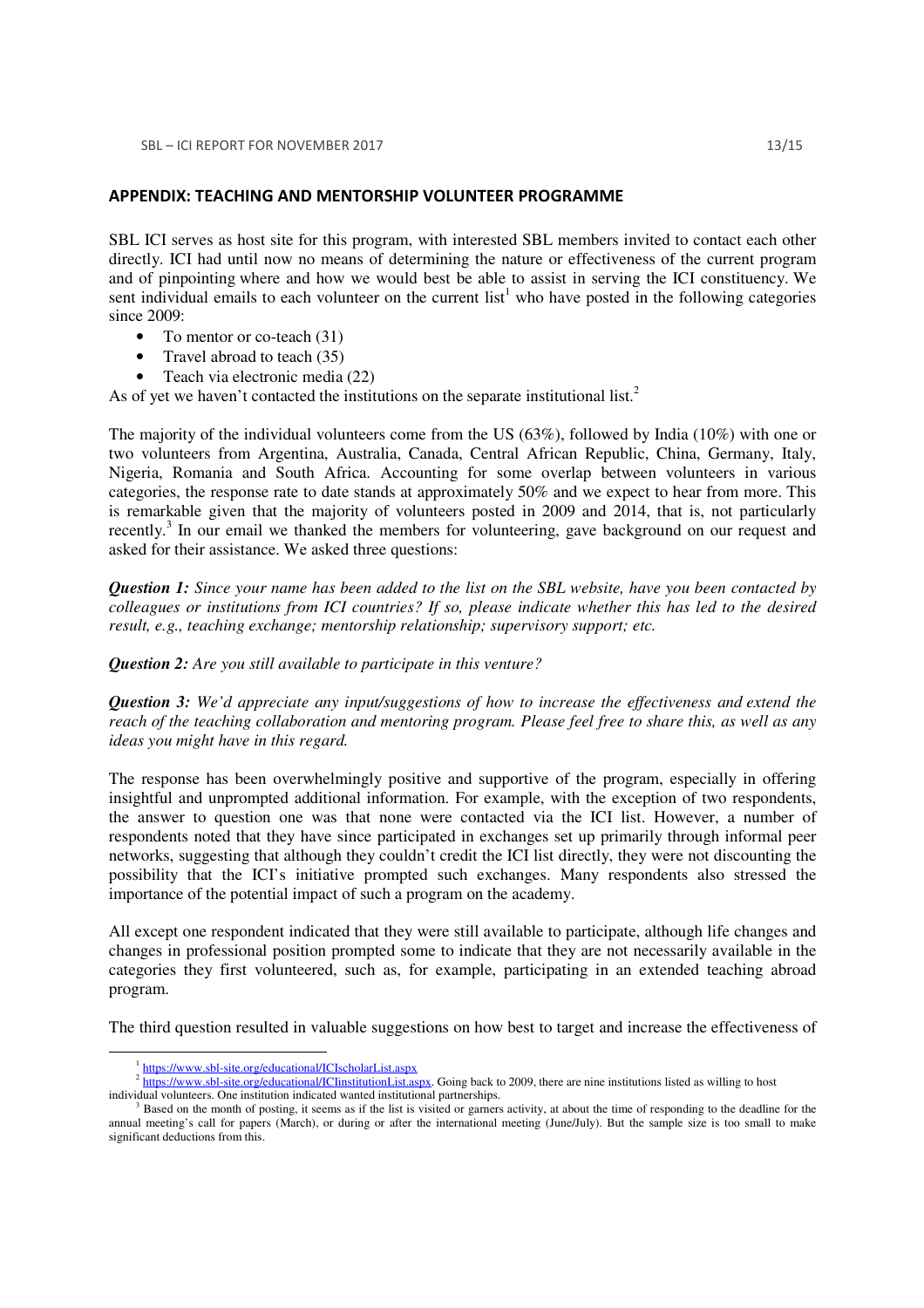the program and also make meaningful changes to its scope:

#### *Effectiveness of the program:*

- 1. Advertising the program: A number of respondents suggested that the program should be publicized more widely, giving practical advice such as the suggestion that email lists such as Agade, ANE-2, Biblical Studies, Near Eastern Archaeology and EEFF (Egyptology) should be utilized. Further, to raise the visibility of https://www.sbl-site.org/educational/ICIscholarList.aspx on the web: "For instance, even if one intentionally searches for the string: PhD mentorship 'biblical studies' on Google, the list does not come up."
- 2. Ease of access and presentation: The current lists are difficult to search. Volunteers are listed by name rather than by institution or discipline and information rarely updated. One respondent suggested that a volunteer search mechanism similar to SBL's employment portal, might be more functional, putting as much emphasis on the institutional list as on the volunteer list: "What I REALLY wish the SBL would do along these lines is set up a website where schools in other parts of the world who are looking for someone to fill a short-term need (sabbatical, visiting professor, etc.) could post their positions and SBL members in the US and elsewhere could contact them to learn more and possibly apply."
- 3. Showing how the process would work in practice. Although enthusiastic about the idea, one respondent mentioned an important point that has also been raised in conversations with SBL members in Berlin. "I would be interested to know more about teaching exchanges. I wonder how institutions make that happen (what are the logistics or how is it worked out practically or contractually?). If that is something our administrators would be keen to, it would be a wonderful idea. I just don't know what precedents are possible."

#### *Scope and purpose of the program:*

- 1. Reconceiving the impact and goal of the program. One respondent's ardent appeal for active SBL engagement suggested that the program has the potential to become of critical importance to the academy in combating shrinking resources, human and otherwise, and expertise in specialist areas across the globe. The respondent mentioned the following for consideration in an appeal for adaptation in ICI "strategy" and more active engagement: "I seriously believe the ICI initiative would have helped to develop the quality of our postgraduate programs." The respondent suggests that this is true for combating parochialism, in the development and sharing of disciplinary expertise, but also to share ideas and resources in the management of current postgraduate programs. "I also think that the exchange should move beyond just sharing of expertise to sharing of students and resources." Some of this was echoed by some of the other respondents.
- 2. More than one respondent noted the additional need for the volunteering of supervisory expertise, but also a list of volunteers to act as external examiners.

#### *Next steps*:

- 1. Active communication with volunteers: SBL has linked Jackie's email address and she will from now on be notified if a new volunteer submission is made. This will allow us to engage with new volunteers from the first and perhaps in future act as active agents in making exchanges possible.
- 2. SBL data collection: in order to better target our future efforts, we are in the process of working with Chris Hooker to assemble SBL membership data for ICI and non-ICI countries that would target recently graduated PhDs up to eight years post-PhD. We are particularly interested in this constituency partly because the most recent SBL Jobs Advertisement Data (2015-2016) indicates